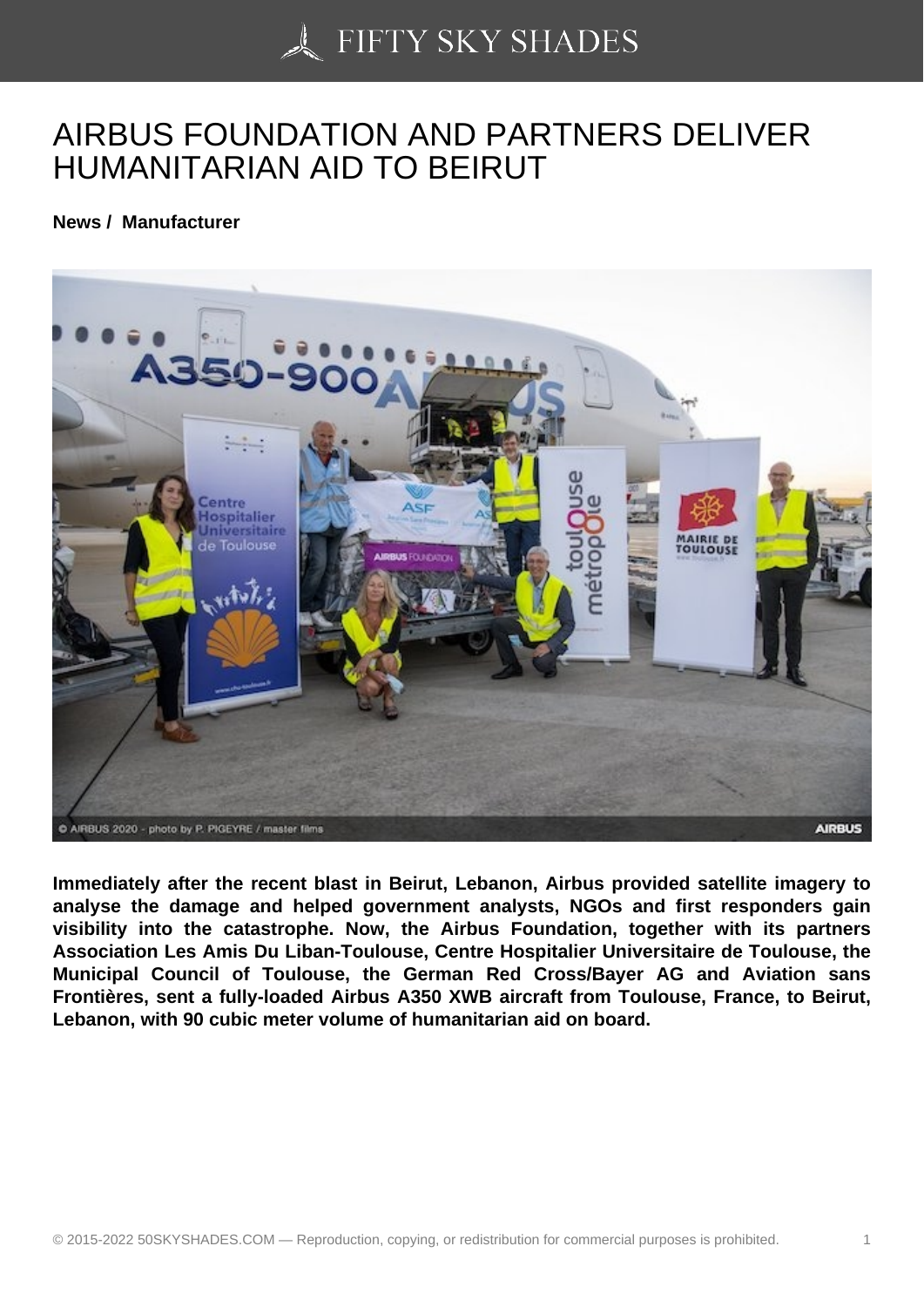

**The cargo, which will provide much needed relief to those affected by the Beirut explosion, included medicine as well as visors and masks, school items, electrical products and ITequipment. The goods are destined for the Saint George Hospital University Medical Center in Beirut, the local association Arc de Ciel and the Lebanese Red Cross.**

"We've all seen the devastation left in the wake of the explosion in Beirut and we, at Airbus, wish the people and the city of Beirut a speedy recovery," said Julie Kitcher, Airbus EVP Communications and Corporate Affairs. "I thank our partners and the A350 flight crew involved in this project for their logistics support and their dedication. Without their tremendous efforts, this special mission would not have been possible."

On the return journey, the A350 brought 11 Lebanese students to France to continue their studies, as part of an initiative organised by Les Amis Du Liban-Toulouse.